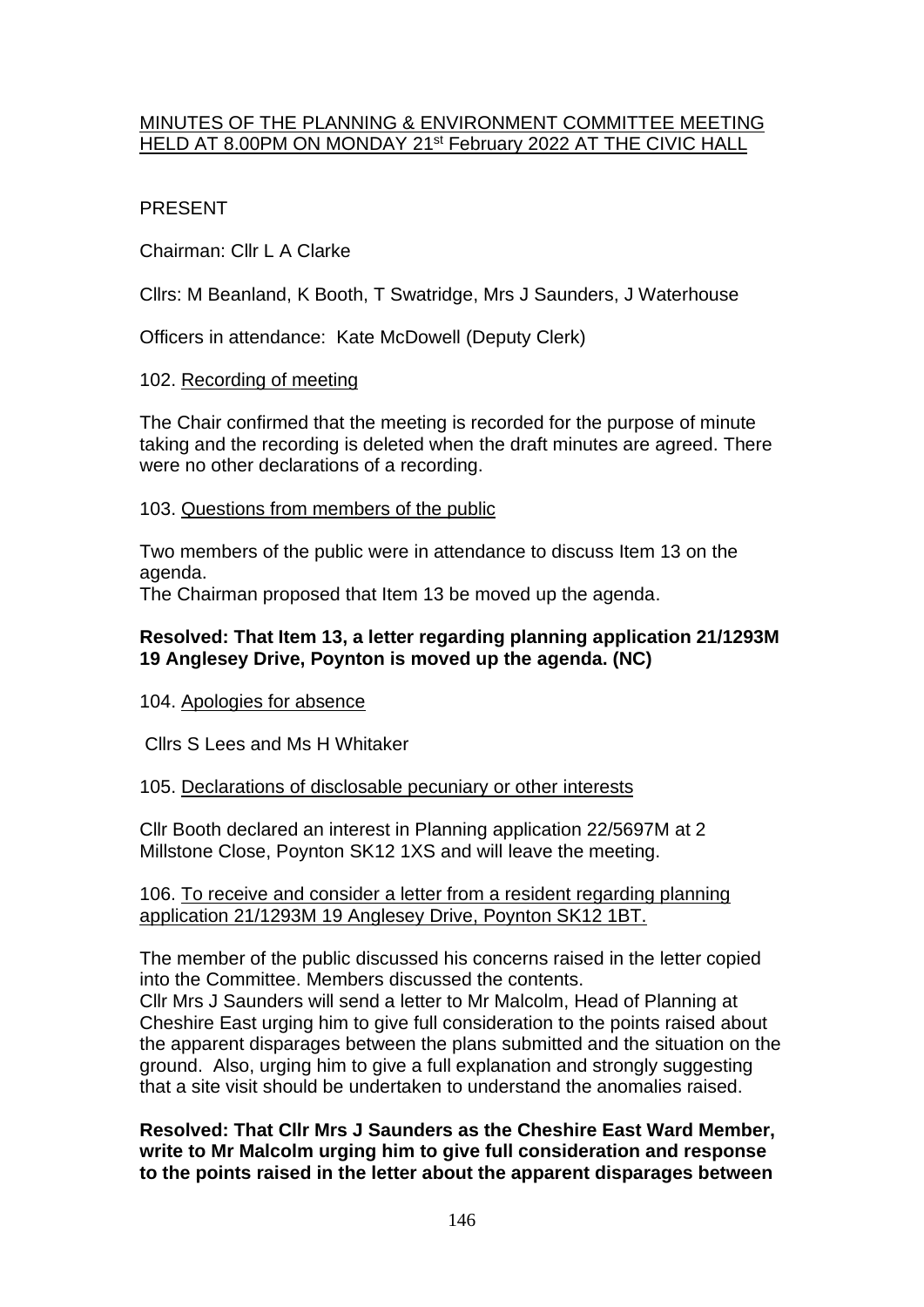**the plans submitted and the situation on the ground. Also, urging him to give a full explanation and strongly suggesting that a site visit should be undertaken to understand the anomalies raised. (NC)**

107. To approve the minutes of the Planning and Environment Committee meeting on 31st January 2022

**Resolved**: **That the minutes of the Planning and Environment Committee meeting held on 31st January 2022 were approved. (5 for, 1abs)**

## 108. To receive and consider the action log 2021-2022

The Chairman noted that the action regarding two further houses planned at Sprink Farm on Dickens Lane and the Cheshire East Planning Department refused to discuss this with the Town Council. The Chairman pointed out that Cheshire East in the past have said they would give a full response to planning and other queries from Town and Parish Councils. Proposed the Clerk to raise with Chalc/Jackie Weaver and seek their advice and support.

### **Resolved: That the Clerk raise the matter with CHALC, Cheshire Association of Local Councils to seek their support and ask Jackie Weaver to intervene on our behalf. (NC)**

## **Resolved: That the action log is received. (NC)**

109. To note the following action taken under SO51

 a) That the Deputy Clerk sends the letter drafted by John Knight regarding concerns over HOU14 to Head of Planning at Cheshire East.

## **Resolved: That the action is noted (NC)**

110. To receive and consider reports from the Chair and Clerk on Air Quality monitoring in Cheshire East and Poynton and to consider if ongoing local monitoring should continue

The Chairman spoke of the two Cheshire East operated sites in Poynton that were listed on the CE Air Quality report and noted that the figures are well below the NO2 mean annual legal limit of 40 micro grammes per cubic metre of air of nitrogen oxides, but monitoring at one of these sites was scrapped in March 2021 without consultation.

### **Resolved: That the report is received, and that the Deputy Clerk writes to Cheshire East to ask why site CE28 was removed and query the lack of consultation with the Town Council before that action was taken. (NC)**

The Chairman then spoke of the six sites maintained by the Town Council and monitored at the Town Council's expense. The readings are currently all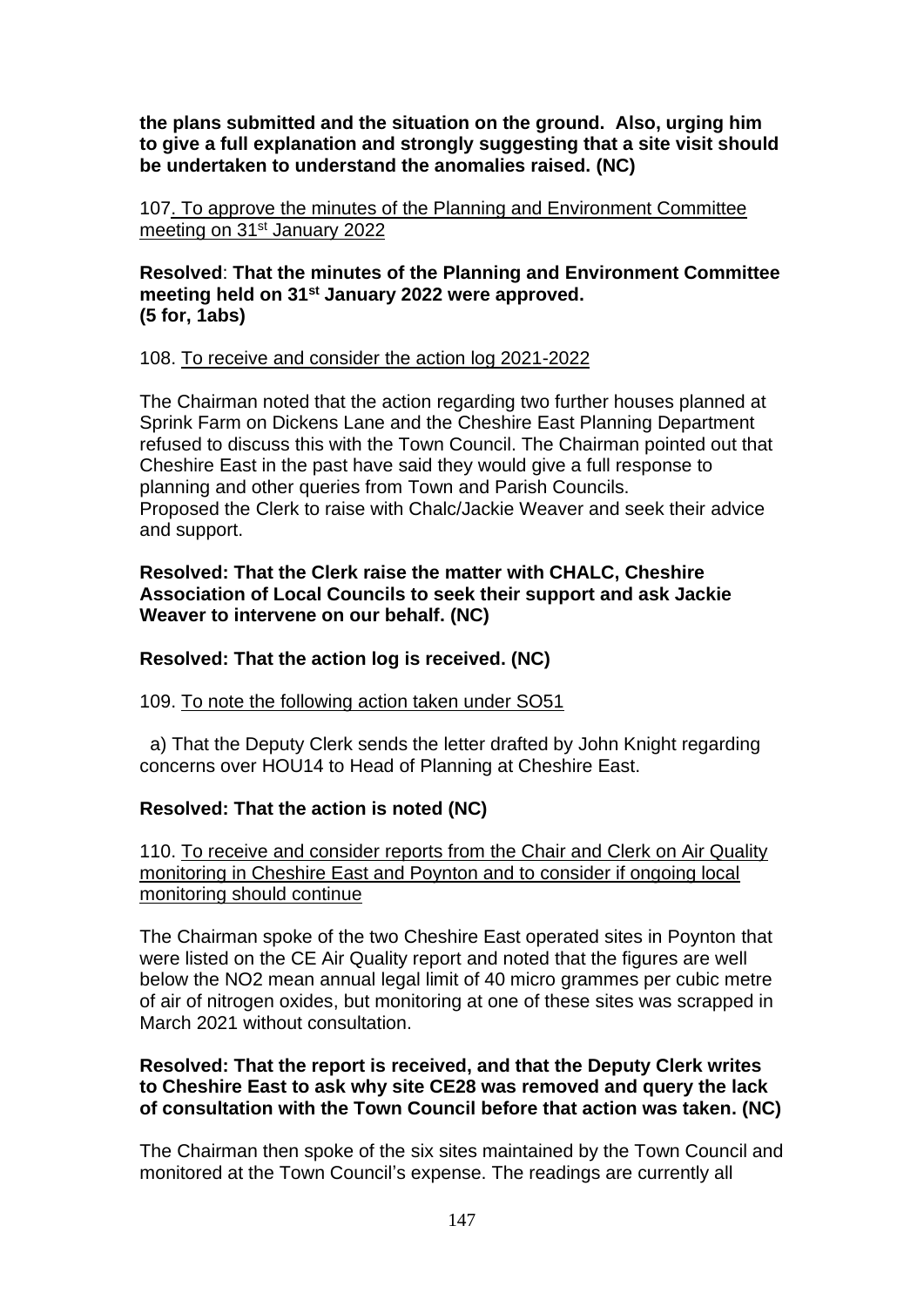below 30 where 40  $\mu$ g/m<sup>3</sup> is the danger level. One site has been removed from London Road North as a monitor should be at the side of the road and not on the central reservation. It was decided to continue with five sites and monitoring will carry on going forward for the next twelve months.

### **Resolved: The second report is received and that monitoring on the five Town Council funded sites shall continue for the next twelve months. (NC)**

#### 111. To receive and consider an email from a resident regarding the Manchester Clean Air Zone

The members considered the email that was sent to Cllrs Saunders and Wylie. Members agreed with the concerns, and it was noted that when the clean air zone was first planned the Town Council urged that Greater Manchester exclude all of Woodford south of the A555 from the Clean Air Zone. More generally, we were concerned that through traffic seeking to avoid the charge would divert through Poynton and also Adlington, Disley, Handforth and Mottram St Andrew. Cheshire East submitted a similar response. However, our request was ignored by Mr Andy Burnham, the Mayor of Greater Manchester. We are also concerned about the negative impact on local businesses who have commercial vehicles and live near the border of the zone who will attract a charge on their daily commute. This is coupled with the fact we do not have a robust public transport system in Poynton.

### **Resolved: That the Clerk draft a reply and circulate it under SO51 for approval. (NC)**

112. To receive and note the appeal decision from the Planning Inspectorate for 20/2361M,43 London Road North, Poynton SK12 1AF.

### **Resolved: That the appeal decision is received and note that the Planning Inspectorate has upheld the views taken by Cheshire East and the Town Council and rejected the appeal. (NC)**

#### 113. To receive and consider the report from Mr John Knight on the outcome of the SADPD examination.

The Chairman spoke of the report as on balance a good result. The Green Belt boundaries have been upheld. It was noted that the Inspector agreed that no additional land should be taken from the Green Belt to be used for housing or industrial sites. This was despite some local landowners and developers arguing at the enquiry that yet more building should be allowed in the Green Belt around Poynton. However, there is slight disappointment that land to the rear of 43 London Road North, Poynton, was not felt to be an area that should be designated as an open space and will be deleted from the policies map.

### **Resolved: That the report is received (NC)**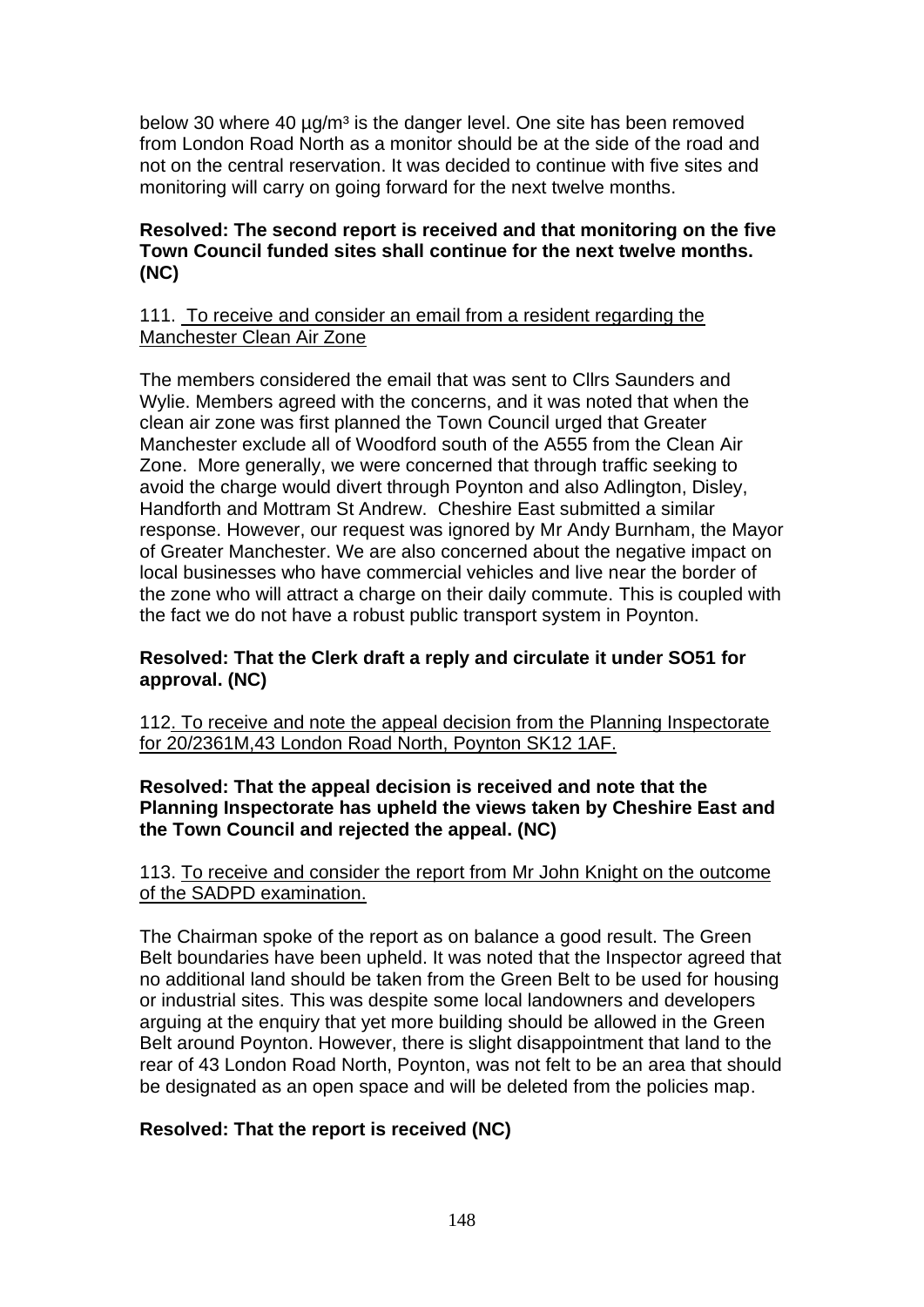114. To receive and consider the Cheshire East Policy for allocation of financial contributions (commuted sums) in lieu of affordable housing funding.

Cllr Mrs J Saunders spoke of the lack of a definition of what affordable housing within the policy actually is and that S106 money was very prescriptive and there is no change to this approach by Cheshire East.

### **Resolved: That the Document is received. (NC)**

115. Planning applications received for consideration.

Application No: 22/0406M Location: 5 Cedar Close, Poynton, SK12 1PP Proposal: Proposed side & rear extension with new porch

#### **Recommendation: No objection, however the Town Council urges that the Highways Officer be asked to confirm that there will still be adequate car parking on-site after demolition of the garage and construction of the side extension. (NC)**

Cllr Kevin Booth left the meeting.

Application No: 20/5697M Location: 2 Millstone Close, Poynton, SK12 1XS Proposal: Outline application to form a housing plot for a single dwelling

### **Recommendation: Poynton Town Council notes the revised access plans but remains opposed to this development for the following reasons:**

**1 - The proposed development is an inappropriate form of development on this site and in this location as it is not sympathetic to the site, immediately adjoining properties or the character or the surrounding low density housing area. The development fails to meet national Planning Guidance as set out in the relevant sections of the National Planning Policy Framework 2019 (sections 11 and 17 concerned with the efficient use of land and design) and as set out in the National Design Guide October 2019. Policy 122 (d) of the National Planning Policy Framework (NPPF) requires that:** 

*"Planning policies and decisions should support development that makes efficient use of land, taking into account ... d) the desirability of maintaining an area's prevailing character and setting (including residential gardens)"*

**2 - The Town Council urge that the Highways Department assesses fully the adequacy of the proposed new access onto Millstone Close. The full visibility splay must be provided at the expense of the applicant. There must be strict controls on any use of Millstone Close by builders for access. All builders' vehicles must be parked within the curtilage of the**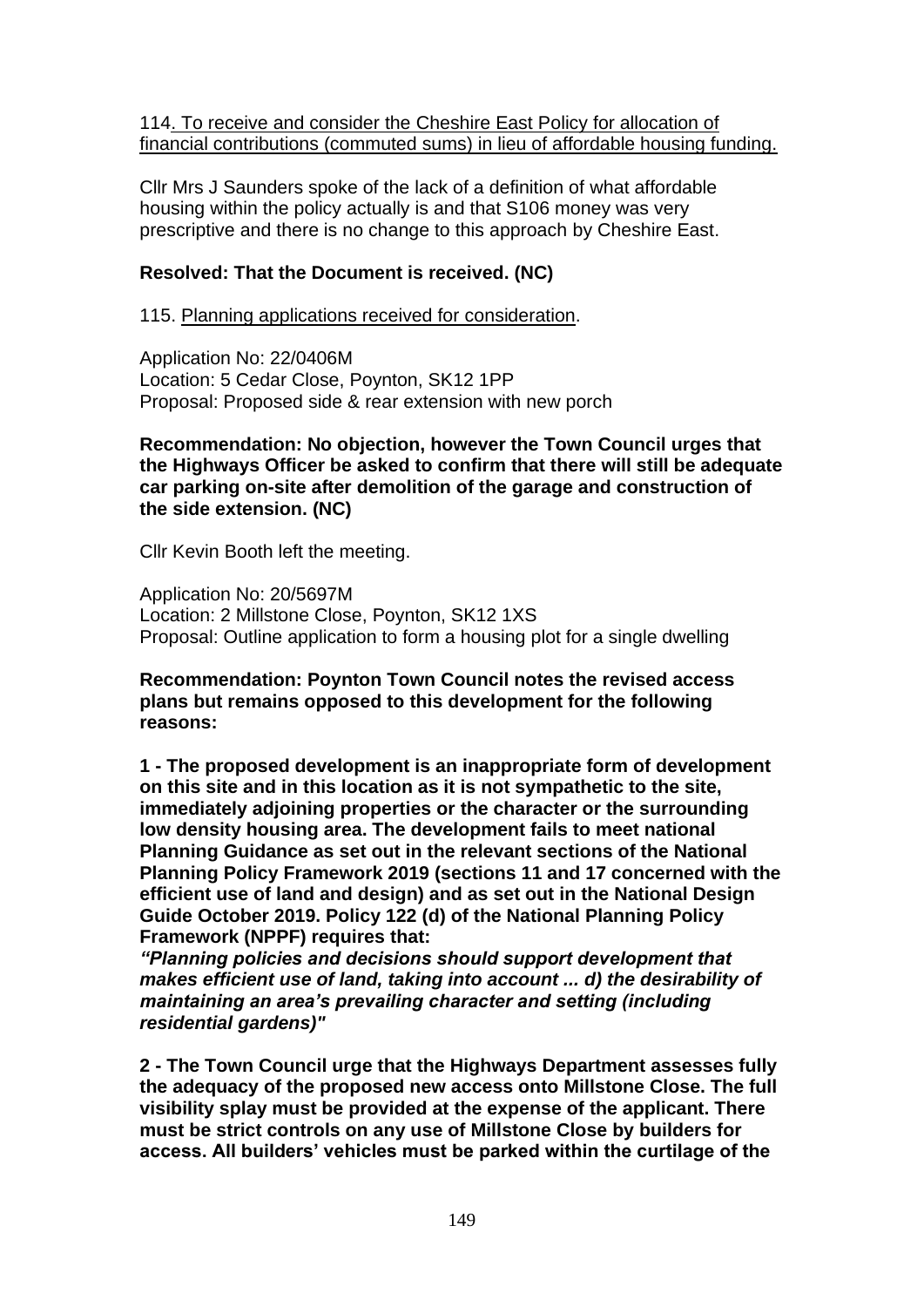**site. Building materials must not be stored on the public road or footway.**

**3 - The proposed development is contrary to the Development Plan for the Poynton area as set out in the Cheshire East Local Plan 2017 and the Macclesfield Borough Local Plan 2004 (Saved policies) and should be refused. There are no material circumstances justifying otherwise. Any benefits arising do not outweigh the many adverse impacts which would cause substantial harm to the amenities of the local community and cannot be mitigated against.**

**4 - Planning permission should be refused as the development fails to comply with the following up-to date Development Plan policies: MP1, SD2, SE1, SE5, SC3 and SC4 of the Cheshire East Local Plan 2017 and the following Saved policies of the Macclesfield Borough Council Local Plan 2004: H11, H12 (low density housing), DC1, DC3, DC6, DC8, DC37, DC38, DC41, RT1 and RT2.**

**5 - The proposed development is contrary to relevant policies of the Poynton Neighbourhood Plan 2019 as the local and up to date part of the Development Plan. As a cramped and intrusive form of development on the northern entrance into the town, the development would fail to meet the following policies of the Neighbourhood Plan HOU 6 (housing mix), HOU 7 (environmental considerations), HOU 8 (density and site coverage), HOU 11 (design), HOU 15 (back land and tandem development) and EGB 2 (open spaces).**

**6 - The proposed development fails to address the Supplementary Planning Guidance set out in the Cheshire East Borough Design Guide SPD 2017 both in terms of content of the application and the approach to be taken to preparing the application. The SPD is a material Planning consideration in its own right and is also a supporting document to the Cheshire East Local Plan Strategy 2017. The Town Council notes that land previously used as a garden does not qualify as a "brownfield" site for planning purposes.**

**7 - Impact on Wildlife - Large gardens provide an essential habitat for endangered species such as bats, badgers, frogs, toads, newts, butterflies, moths and hedgehogs. Even if boundary trees are retained, the loss of garden space and increased proximity of new housing will drive away wildlife. Increased artificial illumination is a particular threat to bats and disrupts the breeding cycles of frogs and toads. Moths and glow-worms are especially impacted by bright artificial lights. Failure to protect the garden habitats in low density housing areas is also contrary to the Habitats and Biodiversity Chapter (Policies 174, 175, 176 and 177) of the NPPF.**

**8 - Development is Unneighbourly - The proposed development, by virtue of its size, design and position relative to adjoining property, would be unduly dominant when viewed from adjoining property,**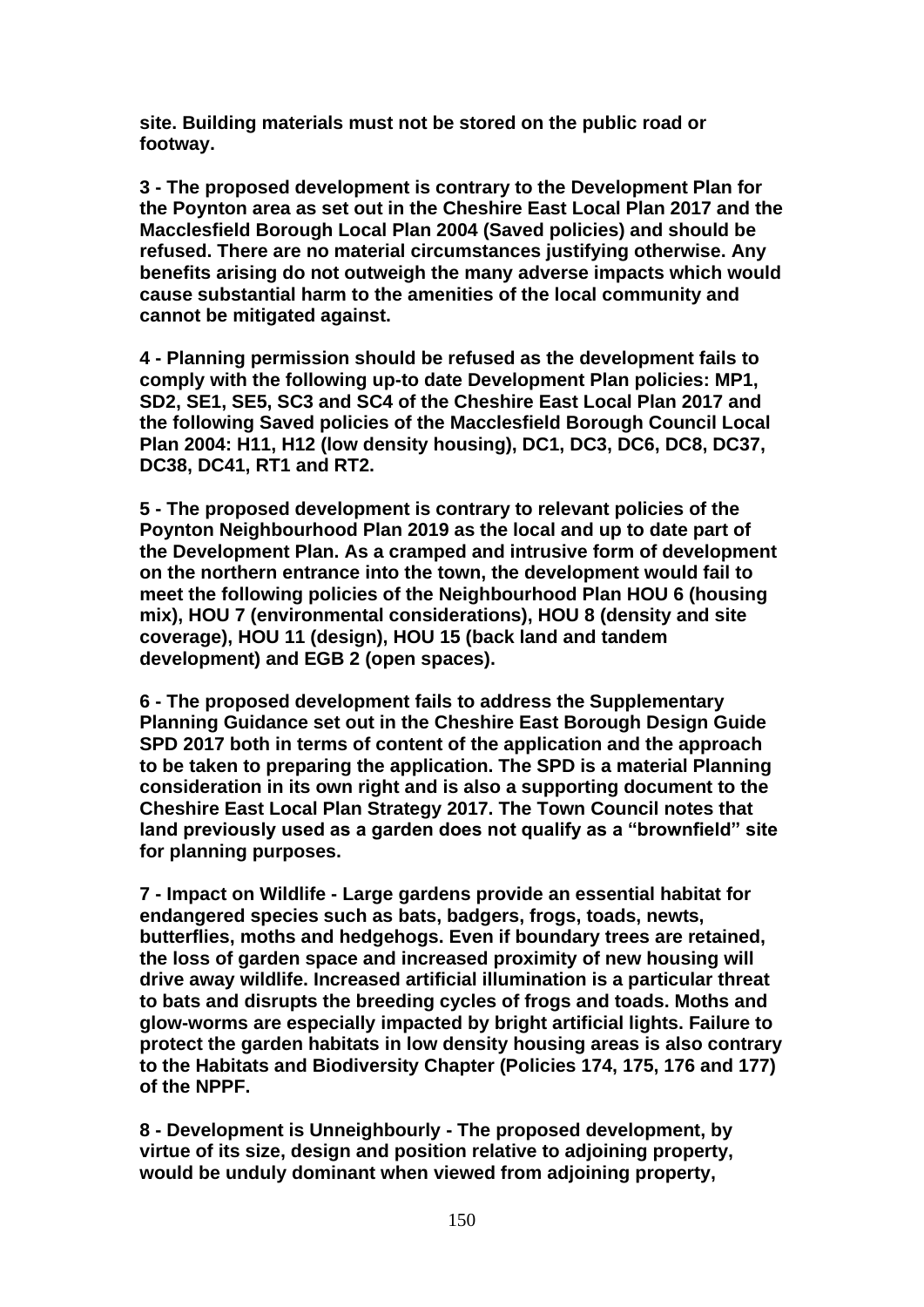**causing an unacceptable loss of light to the detriment of the residential amenities of the occupiers of that property.**

**9 - Cramped development - The proposal by reason of scale, form and design would result in a cramped and intrusive form of development out of keeping with the character of the existing properties in the area. This section of the Poynton Park area has some houses with large rear gardens and the proposed development would change this character very much to the detriment of the appearance of this area and would set a dangerous precedent – also contrary to policy 122 of the NPPF.**

**10 - Loss of privacy - The position of the proposed development, in relation to adjoining residential properties, would result in an unacceptable reduction in the level of privacy presently enjoyed by the occupiers of those adjoining properties by reason of overlooking.**

**11 - Flood Risk - the Town Council notes the concerns of the Flood Risk Team regarding a watercourse that crosses the site, in view of serious flooding across Poynton in June 2016 and July 2019. Loss of garden areas to development will reduce absorption of rainwater and increase runoff. The Town Council urges Cheshire East to follow the advice of their Flood Risk Team regarding strict conditions on any development with regard to drainage and water flow. (5 for, 1abs)**

Cllr Booth re-joined the meeting.

#### Application No: 22/0104M

Location: Astra House, Spinners Lane, Poynton, SK12 1GA Proposal: Demolition of office building and construction of 37 apartments with associated landscaping and parking.

**Recommendation: Poynton Town Council have no objection in principle to the redevelopment of redundant offices as housing, but believe this application is on too large a scale and does not comply with important national planning policies and the Cheshire East Local Plan and Poynton Neighbourhood Plan.** 

**The application is an over-development of this site given its location, siting and impact. Planning permission should be refused for the following reasons:**

**1. The proposed development would be contrary to policies for affordable housing set out in the National Planning Policy Framework (NPPF) 2021, Policy SC5 Affordable Homes of the Cheshire East Local Plan Strategy and Policies HOU6 and HOU9 of the Poynton Neighbourhood Plan. The development proposed represents an over development of the site which would fail to protect existing protected trees, fail to respect the existing residential character of the local area and other impacts out of scale due to the cul-de-sac nature and very close proximity of the railway line (as identified by statutory consultees) and its station. Given that Cheshire East can demonstrate a 5-year**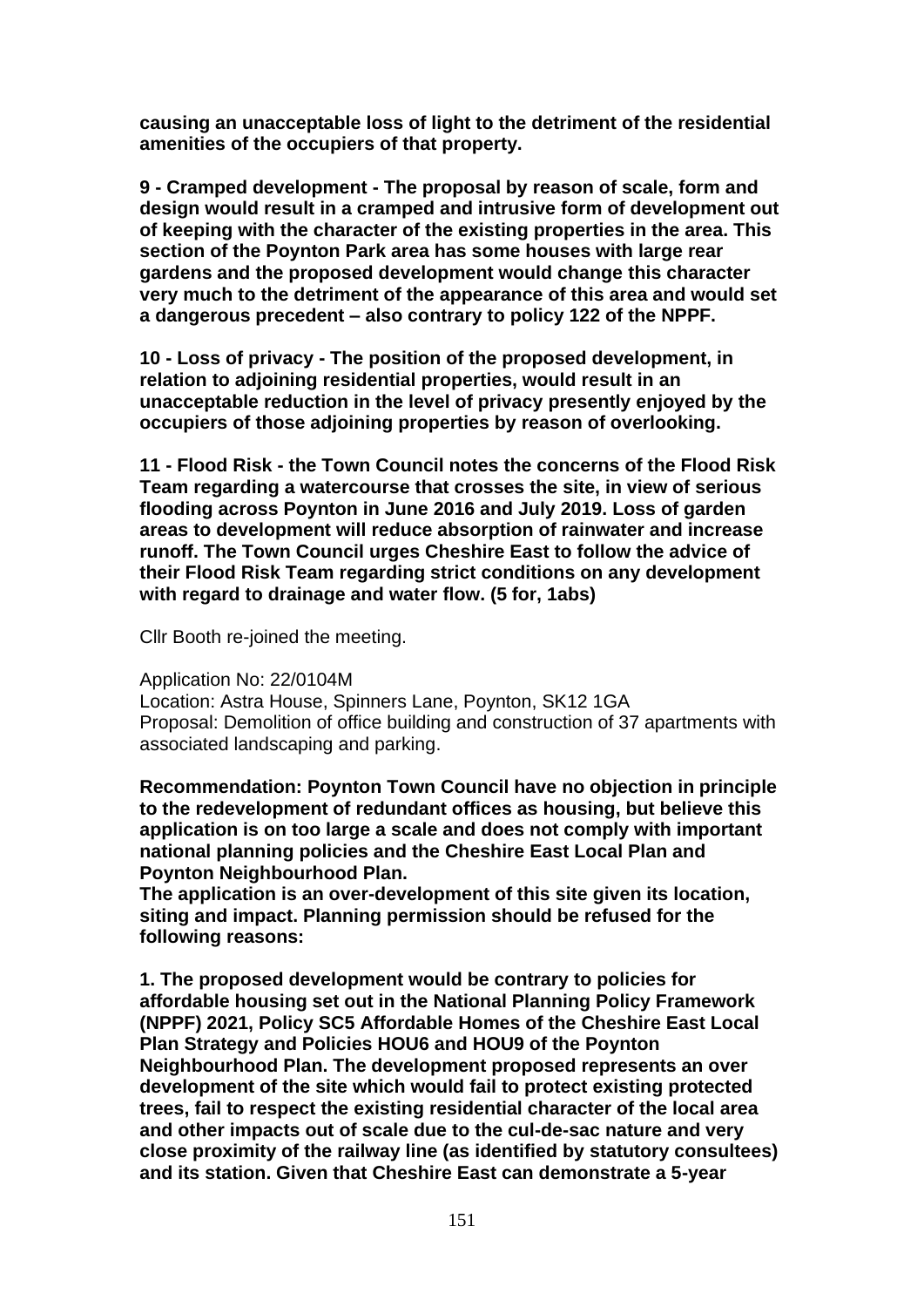**supply of deliverable housing sites, significant weight can be given to these factors.**

**2. The proposal is also contrary to national, Borough and Neighbourhood Plan Policies in that no evidence has been provided which explains why the application is unable to provide any rental accommodation as is required in legislation and planning policy.** 

**3. The proposed development is contrary to the Development Plan. In the light of section 38(6) of the Planning and Compulsory Purchase Act 2004 planning permission should be refused unless material considerations indicate otherwise. It is not considered that the benefits outweigh the adverse impacts and there are no material considerations which outweigh the harm caused. As such it is considered that the development does not constitute sustainable development and should therefore be refused.**

**4. The Town Council disputes the claim the applicants make in their Planning Statement: on page 5 in paragraph 2.6:** *"The apartment building will occupy a similar area to the Astra House offices."* **This statement is difficult to reconcile with the site plans, which show clearly that the "footprint" of the proposed development is much larger than that of Astra House. We also note that the proposed block of flats is on a bigger scale than the existing three storey blocks further down Spinners Lane. Other housing in the area is two-storey residential detached and semi-detached houses.**

**5. Planning permission should be refused as the development fails to comply with the following up-to date Development Plan policies: MP1, SD2, SE1, SE4, SE5, SC3, SC4 and SC5 of the Cheshire East Local Plan 2017.**

**6. The proposed development is contrary to relevant policies of the Poynton Neighbourhood Plan 2019 as the local and up to date part of the Development Plan. As a cramped and intrusive form of development, the development would fail to meet the following policies of the Neighbourhood Plan: HOU 6 (housing mix), HOU 7 (environmental considerations), HOU 8 (density and site coverage), HOU 11 (design), HOU15 (back land and tandem development) and EGB 2 (open spaces).**

**7. Loss of Trees contributing to Amenity – The proposed development by virtue of its size and siting would result in the direct loss of existing trees which are of amenity value to the area. There are Tree Preservation Orders covering part of the site. The roots of trees proposed for retention could also be damaged by the development, which will require deep foundations.** 

**8. Impact on Wildlife: The wooded land around the existing Astra House offices provides an essential habitat for wildlife, such as endangered species such as bats, badgers, frogs, toads, newts, butterflies, moths**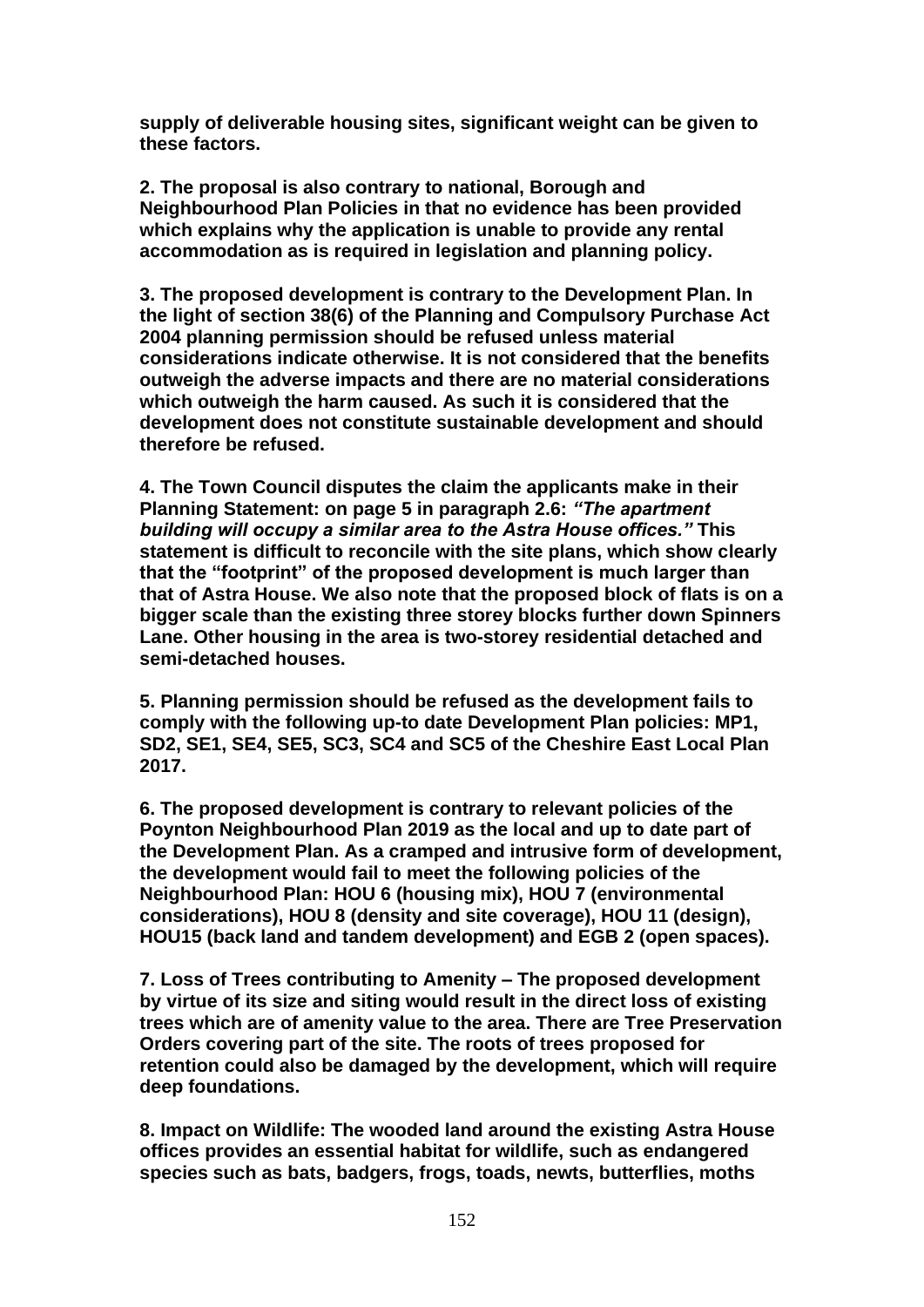**and hedgehogs. Even if boundary trees are retained, the loss of quiet space and increased proximity of new housing will drive away wildlife. Failure to protect such habitats is contrary to the Habitats and Biodiversity Chapter (Policies 174 and 175) of the NPPF.**

**9. Development Unneighbourly - The proposed development, by virtue of its size, design and position relative to adjoining property, would be unduly dominant when viewed from adjoining property, causing an unacceptable loss of light to the detriment of the residential amenities of the occupiers of that property.** 

**10. Loss of privacy. The position of the proposed development, in relation to adjoining residential properties, would result in an unacceptable reduction in the level of privacy presently enjoyed by the occupiers of those adjoining properties by reason of overlooking, from the four-storey block of flats and proposed roof terrace.**

**11. Highways Issues: The Town Council urges that a qualified Highways Engineer visits the site to conduct a full review of the highway issues. The proposed development may pose a threat to highway safety by increased Turning Movements - Access to the site is via Spinners Lane, which is used by many pedestrians going to the nearby Scout Hut and Deva Close play area and playing field.** 

**12. The junction of Spinners Lane and Chester Road (A5149), at the start of the hump-back bridge over the railway, is poor with restricted visibility. Chester Road is a busy "A" road and increased traffic at this junction would endanger highway safety. Note that some residents of the block may still be working and so travelling at rush hour.**

**13. Inadequate Service Provision – the lack of parking for residents and visitors and tight internal layout will lead to internal congestion and inadequate provision for service vehicles to load and unload, resulting in increased parking on Spinners Lane and other nearby streets and a risk to highway safety.**

**14. Car parking provision is inadequate and in breach of the Cheshire East Local Plan**

**Appendix C. Although there are 37 flats, only 31 parking spaces will be provided. The parking standards set out in the Cheshire East Local Plan require** *"for 1 bedroom - 1 space per dwelling; for 2 bedrooms - 2 spaces per dwelling"***. This suggests the site should have 62 parking spaces. Note that the proposed block is to house people over 55, and does not have care facilities – in Poynton, the large majority of people in this demographic own at least one car. The applicants claim it should be treated as "sheltered housing" for this purpose – but the apartments will have no permanent staff presence and so are not sheltered housing. It is some distance from the nearest shops.**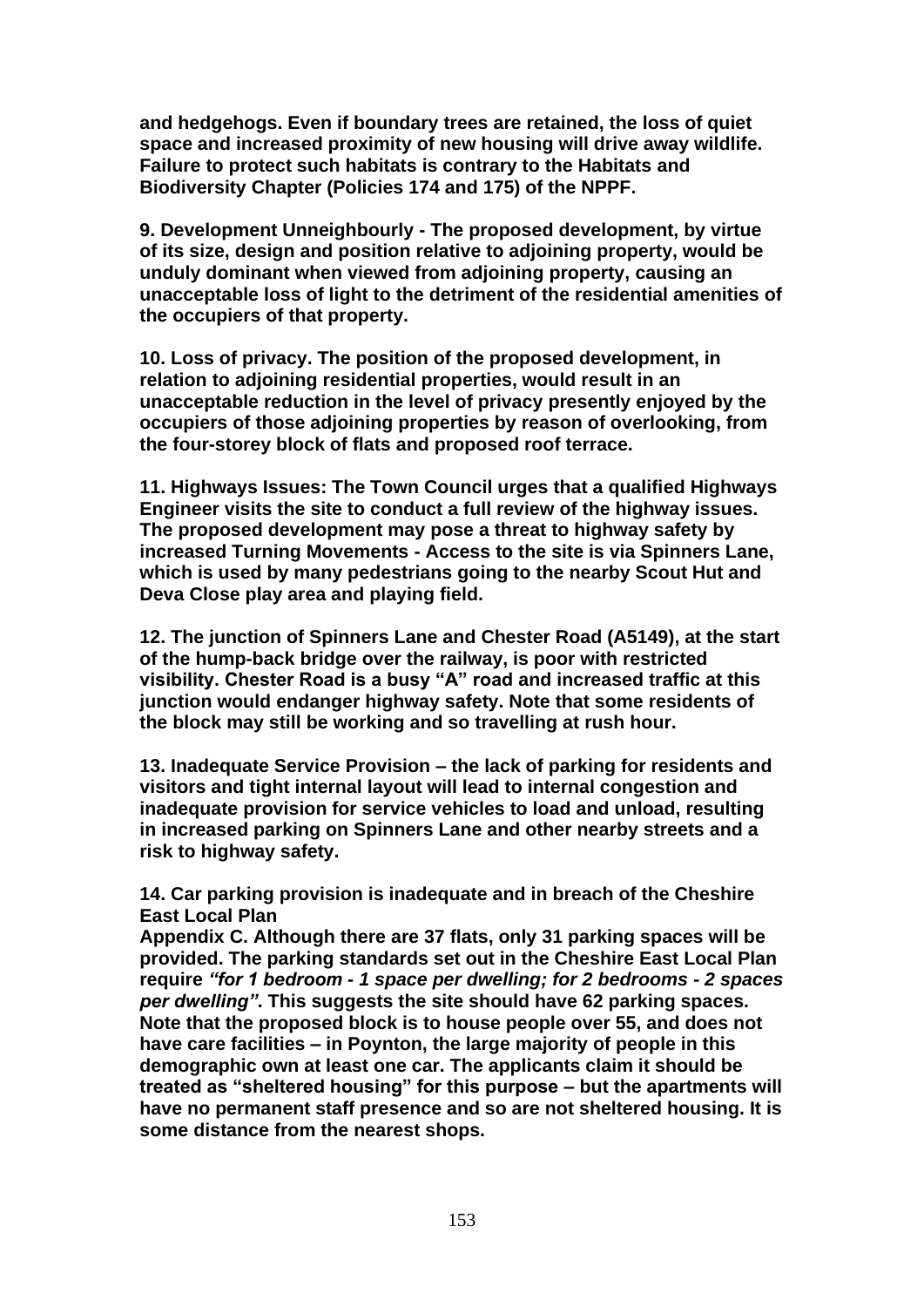**15. Flood Risk. The increased footprint of the proposed development will reduce absorption of rainfall and increase run-off into Poynton Brook, which flooded in 2016 and 2019. The Town Council urges Cheshire East to seek the advice of their LLAFA Flood Risk Team to review the flood and drainage assessment provided by the applicants. (NC)**

Application No: 22/0320M Location: 43 Chestnut Drive, Poynton, SK12 1QG Proposal: Proposed side and rear extensions

**Recommendation: Objection, as contrary to Poynton Neighbourhood Plan policies HOU13 and HOU14 and Cheshire East Local Plan policy SD2 and retained policies DC1, DC2 and DC43 in the Macclesfield Local Plan.**

**It appears that the proposed side extension will go very close to the site boundary with 41 Chestnut Drive. This would appear to breach Poynton Neighbourhood Plan policy HOU14, as the plans do not leave a gap of 1 metre to the side boundary or provide access to the back of the property.** 

**Extension Unneighbourly - The proposed side extension, by virtue of its size, design and position relative to adjoining property, would be unduly dominant when viewed from adjoining property, causing an unacceptable loss of light to the detriment of the residential amenities of the occupiers of that property. (NC)**

Application No: 22/0348M

Location: 12 Shrigley Road North, Poynton, SK12 1TE Proposal: Proposed two storey and single-story rear extensions

**Recommendation: Poynton Town Council has no objection to the proposed extensions, providing the Planning Officer is satisfied that they are neither unneighbourly nor inappropriate in the Green Belt. (NC)**

Application No: 22/0114M Location: Marlea, Woodford Road, Poynton, SK12 1ED Proposal: Side and rear extension

**Recommendation: No objection. However, the Town Council urges that the Highways Officer be asked to confirm that there will still be adequate car parking on-site after construction of the side extension blocks access to the garage. (NC)**

Application No: 22/0405M

Location:81A Coppice Road, Poynton, SK12 1SL

Proposal: Variation of condition 2 on application 21/3964M - Conversion and extension of a vehicle repair garage to form a 3-bedroom dwelling with garden and parking.